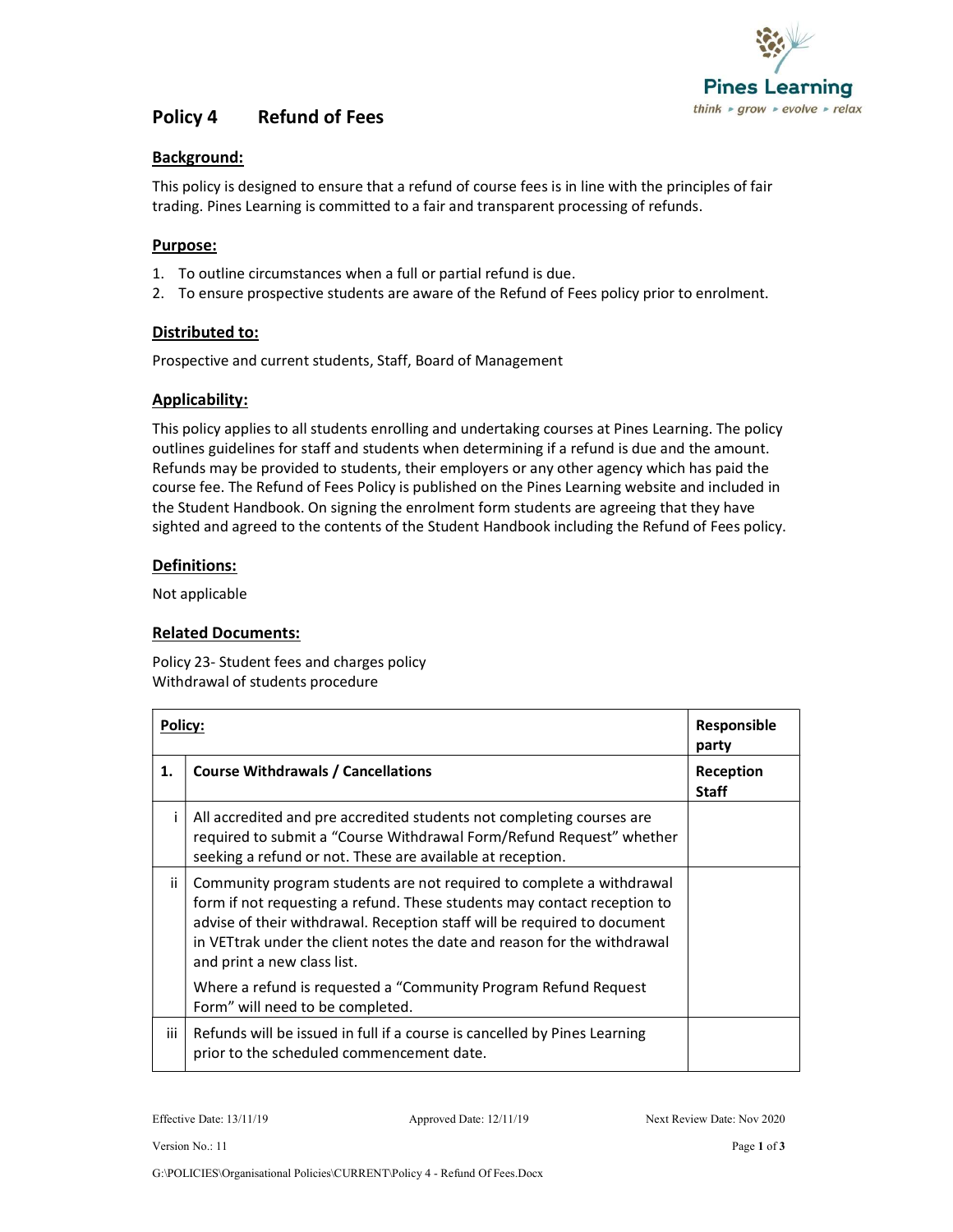| iv  | In the unlikely event that Pines Learning cancels a course after<br>commencement, a pro rata refund for the remainder of the course will be<br>provided. Any incidental fees for goods, services and materials that have<br>not been used prior to the cancellation date will also be refunded.                                              |                               |
|-----|----------------------------------------------------------------------------------------------------------------------------------------------------------------------------------------------------------------------------------------------------------------------------------------------------------------------------------------------|-------------------------------|
|     | In the event of accredited courses, where possible, students will be<br>referred to alternative organisations to facilitate completion of the<br>course.                                                                                                                                                                                     |                               |
| v   | All requests for refunds must be lodged before the end of the course or<br>term.                                                                                                                                                                                                                                                             |                               |
| 2.  | <b>Accredited Courses</b>                                                                                                                                                                                                                                                                                                                    | Course<br><b>Coordinators</b> |
| Ť   | A non-refundable administration cost of \$150 will be incurred if a student<br>enrols in a course and then withdraws prior to the course<br>commencement.                                                                                                                                                                                    |                               |
| ii. | Where a student withdraws from a course by completing the withdrawal<br>form, within the first 4 weeks of the course commencement, a pro-rata<br>refund minus the administration cost of \$150 will be provided.                                                                                                                             |                               |
| iii | If the course has progressed further than 4 weeks, no refund will be due<br>unless a Medical Certificate, which indicates an incapacity to undertake<br>the course, is provided. In this instance a refund will be calculated as per<br>point 2ii.                                                                                           |                               |
| iv  | A pre-existing medical condition impacting on course participation<br>including practical placement not disclosed prior to enrolment, will not be<br>considered for a refund.                                                                                                                                                                |                               |
| v   | In the event a student withdraws, cancels or transfers prior to the<br>completion of their qualification, a Statement of Attainment will be<br>produced for all units assessed as "Competent" provided the student has<br>paid the course fees in full.                                                                                      |                               |
| 3.  | All other courses                                                                                                                                                                                                                                                                                                                            | Reception<br><b>Staff</b>     |
| i.  | If a student has enrolled in a course and then withdraws prior to the<br>commencement, a completed "Course Withdrawal Form/Refund<br>Request" needs to be submitted for a refund to be provided. An<br>administrative charge of 20% of the course fees will be retained by Pines<br>Learning.                                                |                               |
| ii. | If a course has already commenced no refund will be due unless a Medical<br>Certificate, which indicates an incapacity to undertake the remainder of<br>the course, is provided. In this instance a pro-rata refund will be<br>calculated with an administrative charge of 20% of the total course fees to<br>be retained by Pines Learning. |                               |